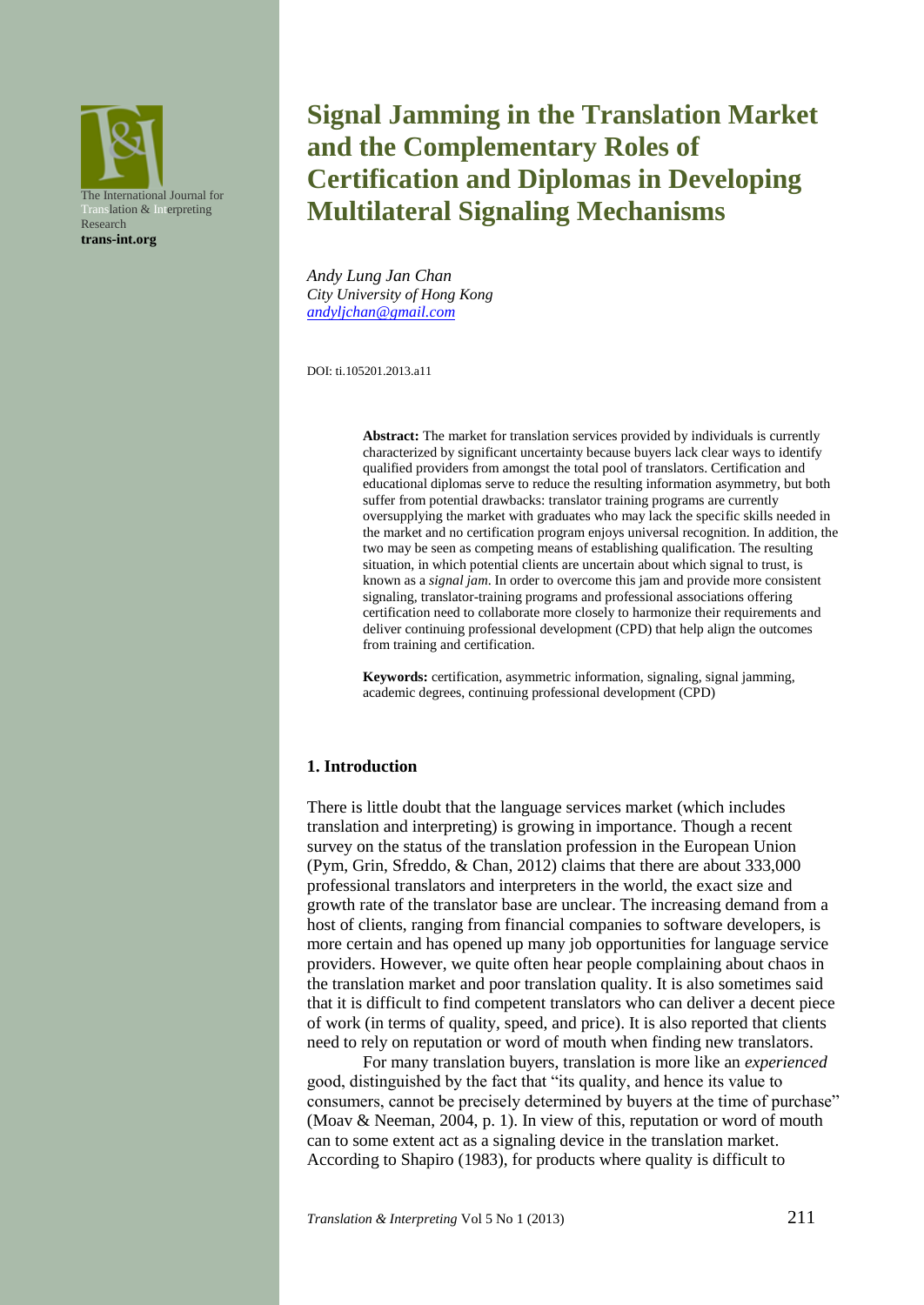observe prior to purchase, most buyers are willing to pay a premium for the seller's investment in reputation. However, reputation may only work well when the market concerned is small or highly regional. As the translation market has begun to operate on a more global scale, the cost of information and finding providers is on the rise, and there is a need for more effective signaling devices. Translator certification and university qualifications are sometimes suggested as better signals for the translation market than personal reputation.

Section 2 offers a brief definition of the terms *asymmetric information*, *signaling*, and *certification*. Section 3 discusses the recent boom in translator certification and examines under what situations translator certification may not function effectively as a signal. In Section 4, the focus is on the signal device of a university degree or diploma, which is sometimes suggested as an alternative to translator certification. The problems associated with the use of the diploma as a signal are then discussed. The paper ends by suggesting how translator certification and university qualifications may complement each other to provide a more effective signal in the translation market.

## **2. Asymmetric Information, Signaling and Certification**

Simply put, *asymmetric information* describes the prevalent human situations in which one party (the principal) has more or better information than the other (the agent). In a principal-agent arrangement, one person or entity acts on behalf of another. The former is called the *agent* and the latter is called the *principal*. This concept was first applied to the labor and education markets (Spence, 1973). In a job market, firms usually know less than workers do about workers' innate productivity. Some workers may wish to signal their ability to potential employers, and do so by choosing a level of education that distinguishes them from workers with lower productivity. Therefore, education is sometimes considered a *signal*. In this way, some information about the workers is conveyed to the employers.

More precisely, the signaling theory developed by Michael Spence (1973, 1974, 2002) suggests that prospective employees possess two types of attributes: unalterable observed attributes (e.g., age and gender) and alterable attributes (e.g., level of education). Those alterable attributes are also called signals and are subject to change at the initiative of the individual. In fact, since the institutionalization of education in the modern era, education and the resulting academic qualifications and credentials have served as signals for organizations that make hiring decisions. Because employers do not have a real measure of knowledge, skills, and attitudes of job applicants, they use academic qualifications and other credentials as signals for making inferences about missing information (Barber, 1998).

Since corporations do not have a more accurate estimate of the future productivity of a potential employee, they may make the assumption that a potential employee who has a higher level of education possesses those qualities that may imply higher productivity. According to Benjamin, Gunderson, & Riddell (1998, p. 322), employers use education to signal "unobserved ability" when screening employees. The signaling theories argue that individuals with higher ability are more likely to obtain higher levels of education than those with lower ability and that the level of educational attainment is a reflection of the inherent abilities of the individuals.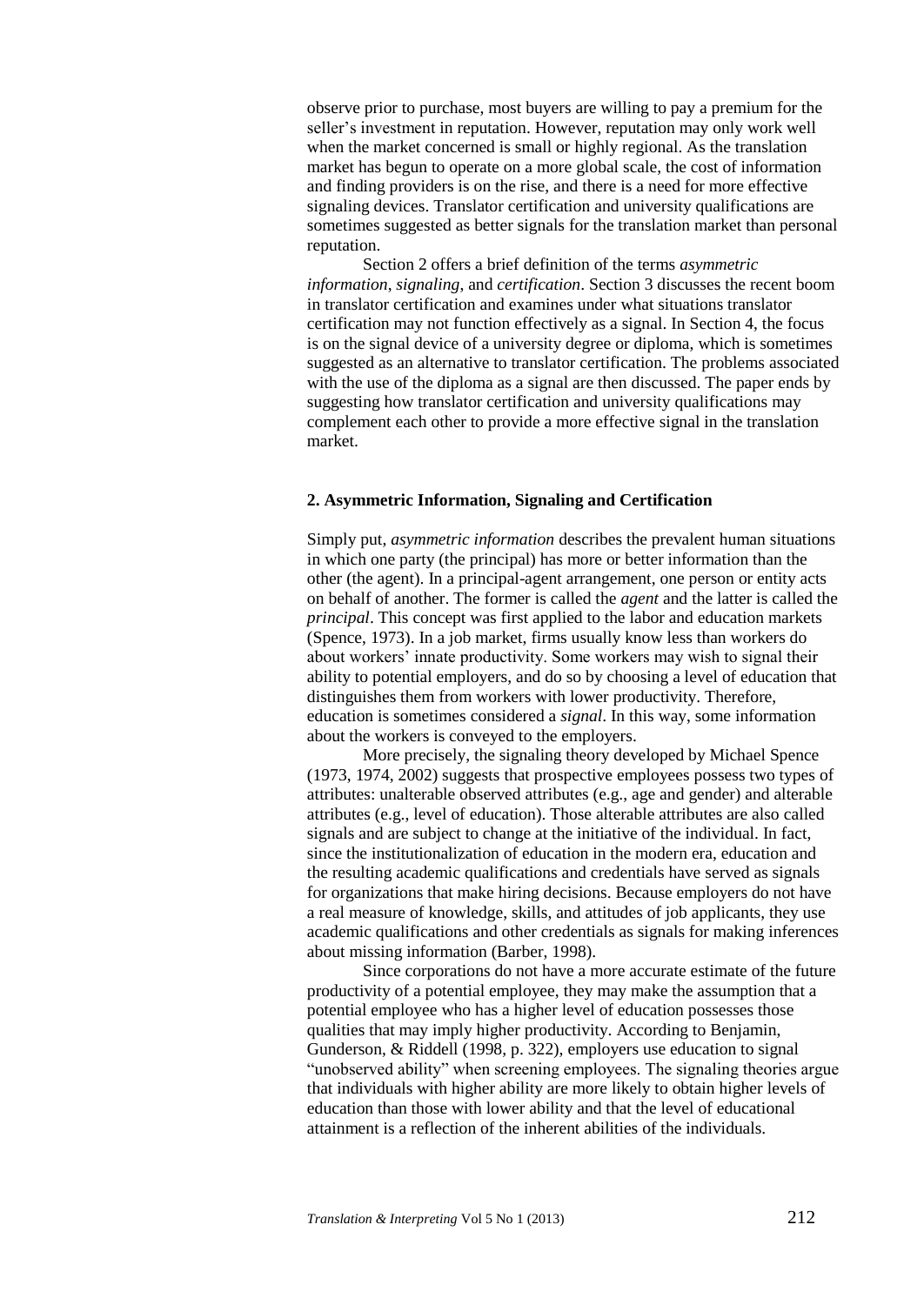The theories of signaling have been applied to selection scenarios that occur in a wide range of disciplines from anthropology to zoology (for a comprehensive review, see Bird & Smith, 2005) and in the recent decade we have seen the application of asymmetric information and signaling in the industries of automobile insurance (Cohen, 2005), consumer credit (Karlan & Zinman, 2009), nursing homes (Chou, 2002), organic food products (Giannakas, 2002) and real estate (Garmaise & Moskowitz, 2004).

The concepts of asymmetric information and signaling can also be applied to the translation market. Due to regionalization and globalization trends, an increasing number of clients need translation services. However, because of the problem of asymmetric information, translation service buyers (principals) cannot effectively determine the quality of a translator (the agent), so some good translators may not get paid what they deserve. This has adversely affected the professional status of translators.

According to the *Oxford English Dictionary*, *certification* refers to "information making one certain of a fact, etc." In real life, certification is widely used in various markets such as organic agricultural products and the IT profession. In the translation market, certification can be provided by public authorities (e.g., sworn translators in continental law countries are certified by government agencies) or private bodies. And the latter can be further distinguished into first-party certification, second-party certification, and third-party certification (Washington & Ababouch, 2011). This classification is further elaborated as follows:

- **First-party certification**. A single company or stakeholder group develops its own certification and is therefore self-declared. Examples include the SDL Certification Program and translation tests administered by different translation companies.
- **Second-party certification**. An industry or trade association develops certification or standards. Examples include the certifications offered by the American Translators Association (ATA) and Chartered Institute of Linguists (CIoL) in the United Kingdom.
- **Third-party certification**. An accredited external and independent certification body that has no conflict of interest sets the standards for certification. At the moment, there is no such organization for the certification of translators.

# **3. Translator Certification as a Signal: Scale Effect and International Collaboration**

In recent years, the issue of translator certification has attracted a great deal of attention among professional translators and even translation studies scholars. The European Commission has commissioned a study on the status of translators in the region and the resulting report (Pym, Grin, Sfreddo  $\&$ Chan, 2012) devoted a significant part of its discussion to signaling and certification. On the other hand, many countries have developed or are in the process of developing their own translator certification systems. Even older certification systems offered by well-established professional translator associations (e.g., ATA and CIoL) have introduced a number of new initiatives, such as mandatory continuing education requirements, to further develop their existing system.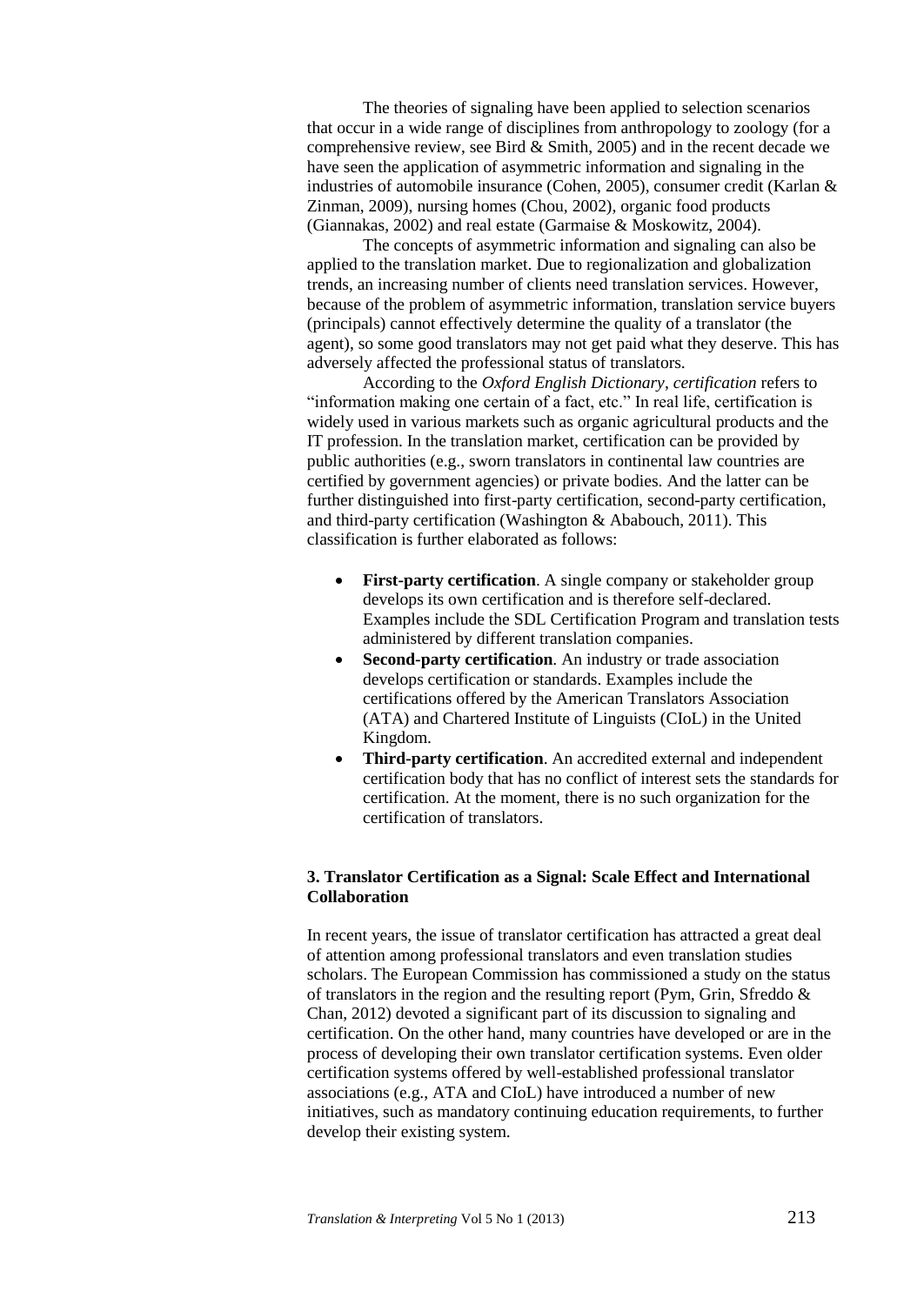An important variable influencing the effectiveness and status of a professional association is its size. Sometimes the reputation of professional associations may bring economic benefits to the members. For example, according to empirical studies in auditing, members of internationally renowned accounting associations can command higher auditing fees than those of lesser-known accounting groups (Comunale & Sexton, 2003). Of course, most professional associations of translators cannot claim to be large professional bodies if they are compared with professional associations in large, well-established professions such as accounting. The Association of Chartered Certified Accountants (ACCA), a British chartered accountancy body, has 140,000 members and 404,000 students. The number of members in each of the two major professional translator associations, ATA and CIoL, is less than one-tenth that of the ACCA: ATA has about 11,000 members in 90 countries, and CIoL has about 6,000 Fellows, Members, and Associate Members.

It may be superficial just to have a headcount, and the number of members is by no means the only way to judge the success or effectiveness of a professional association. However, it is possible that the more members a professional association has, the more likely it is to be recognized by its practitioners, other related professions, and the general public. In real life, it seems that professional associations of translators have the problem of "invisibility,"<sup>1</sup> as the various names may not necessarily be familiar to all language students, people responsible for hiring translators, and the general public. In a small-scale survey of 29 language students in the UK, it was found that less than one-fifth had heard of ITI (Institute of Translation and Interpreting) or CIoL (Leech, 2005). And in a study of translator recruiters carried out by this author, one of the interviewees, a client-relationship manager of a large multinational translation company, even had the misconception that "the only requirement to become a member of the Chartered Institute of Linguists is to pay a membership fee" (Chan 2009, p. 166). Therefore, we can say that the signaling effect of membership of a professional association of translators in general might not be very strong.

Having said this, closer and greater coordination among certification systems and professional organizations in different countries may achieve a scale effect on a regional or even an international level. On the education front, there have been a number of initiatives to harmonize translation degrees. A good example is the EMT (European Masters in Translation), a partnership project between the European Commission and higher-education institutions offering Master's level translation programs. The main goal of this project is to establish a quality label for university translation programs that meet agreed standards in education. University programs that are benchmarked to these standards become members of the EMT network. A similar initiative called TransCert has also been suggested for making translator certifications more portable within Europe or even on an international level (see the Budin, Krajcso, & Lommel article in this issue). This initiative, if successful, may reach Level 4 in Van Damme's (2002) hierarchy for international collaboration for educational institutions (this

1

<sup>&</sup>lt;sup>1</sup> Venuti (1995) who has popularized the term "invisibility" uses it somewhat differently. He applies the term "to describe the translator's situation and activity in contemporary Anglo-American culture" (p. 1). In short, this invisibility is produced by the way translators tend to translate "fluently" into English to produce an idiomatic target text.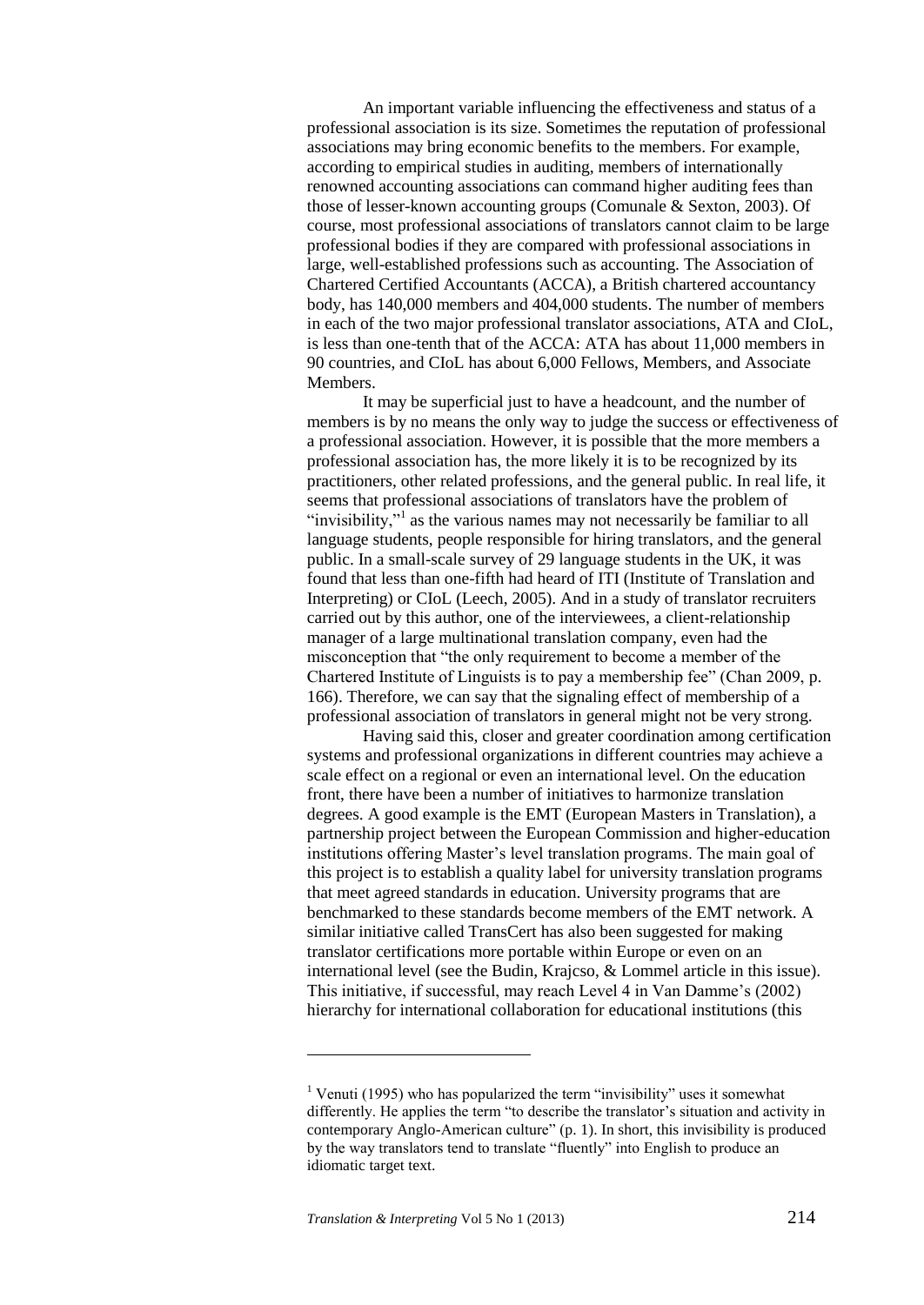framework can also be used for illustrating the collaboration between professional bodies).

| Level | <b>Method of collaboration</b>                                     |
|-------|--------------------------------------------------------------------|
|       | Level 4   International certification                              |
|       | Level 3   Meta-certification                                       |
|       | Level 2   Formal mutual recognition                                |
|       | Level $1 \mid$ Informal exchange of information and best practices |

Van Damme's framework can be illustrated as follows:

*Table 1. Van Damme's Hierarchy of International Collaboration in Professional Certification.*

On Level 1, there is a minimal strategy to improve communication and exchange among national certification agencies that can act as a foundation for the harmonization and international benchmarking of trustworthy standards and methodologies. On Level 2, the strategy is to develop formal but "soft" mutual recognition based on a mutually accepted definition of concepts and basic standards and criteria. The strategy for Level 3 is the development of real meta-certification on an international scale, but Van Damme (2002) admits that "[T]here is no real significant example of this for the moment." Level 4 is the development of a real international certification agency. And Van Damme quite correctly warns that an international agency of this scale can be "very bureaucratic" and "costly". Nevertheless, the international professional translation community should strive in the future for collaboration at as high a level on the Van Damme scale as feasible, in order to maximize the recognition and value of translator certification.

## **4. Education Qualification: An Alternative to Translator Certification as an Effective Signal?**

In my interviews with translator recruiters a few years ago, quite a number of informants stated that a university degree is the most important criterion for determining applicant suitability, and they "would be inclined to find a candidate with a degree in translation" (Chan 2009, p. 168). However, since the 1990s, there has been spectacular growth in the number of translator training institutions. In recent years, specialized Master's degrees in translation have also been mushrooming. According to Newmark's (2006, p. 186) observation,

> [T]ranslation, particularly at postgraduate level, is thriving. Ten years ago there were about a dozen courses. Now […]38 universities [in the United Kingdom] are "delivering" 76 courses, including audio-visual, screen, media and cultural transfer, translation and diplomacy.

Six years on, a recent survey of the translation-related courses in the UK by Riaz (2012) shows that there is a total of 85 such MA or MSc programs, representing an 11% increase in half a decade. Therefore, to some extent, it is fair to say that vocation-oriented degrees, such as an MA in Screen Translation Studies (University of Surrey, first offered in September 2004) and an MA in Legal Translation (City University of London, first offered in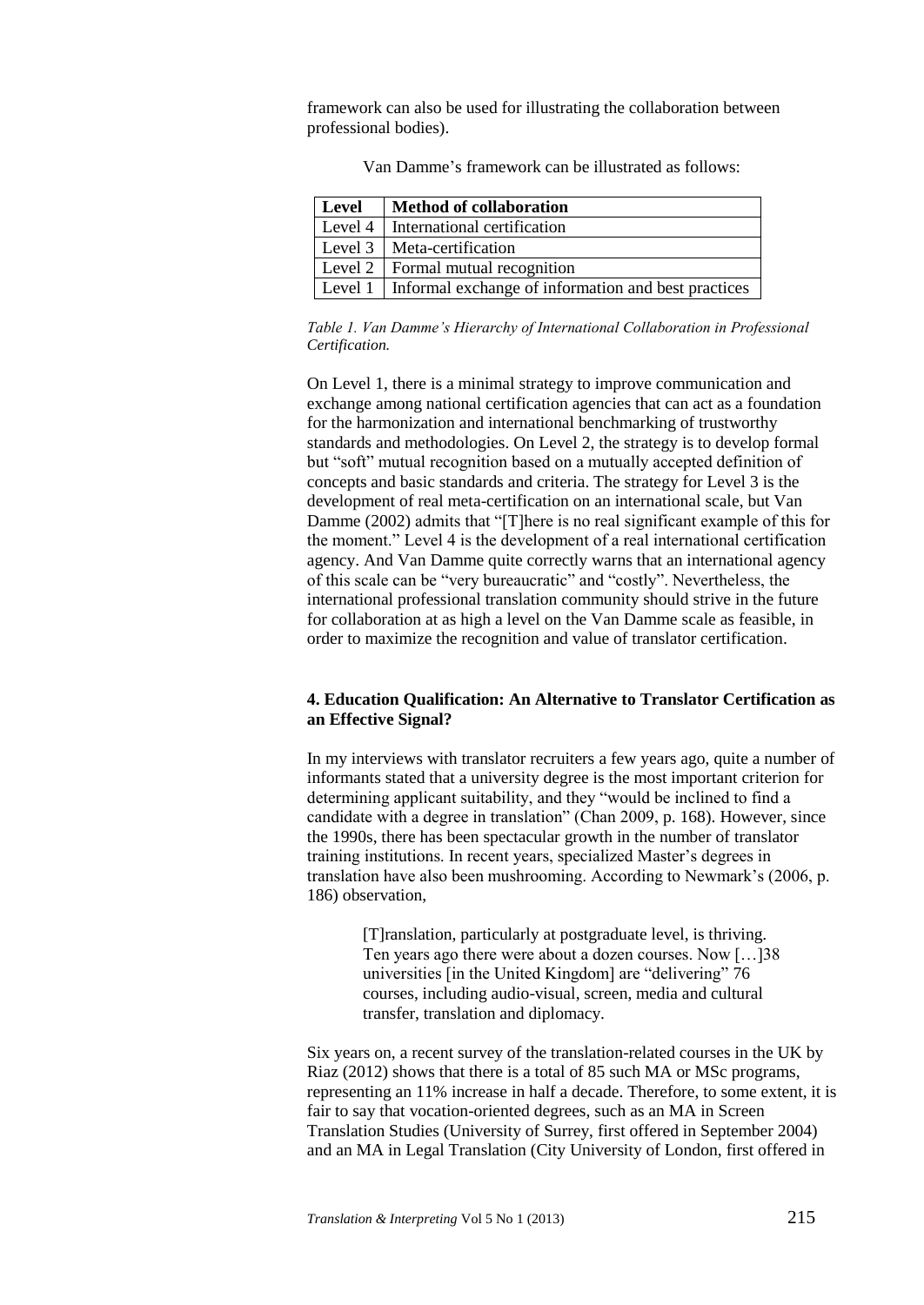September 2008), are likely to compete with translator certification as a signaling device in the translation market.

Tan (2008) compares the cost of obtaining a translator certificate (in her case, ATA certification) and attending translation schools (Monterey Institute of International Studies), and finds that, although an MA degree costs a hefty US\$45,516, in the long run ATA certification can cost as much as, if not more than, that when the costs of Continuing Professional Development (CPD) over a specific period are included. Tan adds that ATA certification is limited in its global signaling power, as it is "only widely recognized in the US (and perhaps Canada), and that each country has its own certification system." Of course, a degree from the Monterey Institute can function quite effectively as a signal in the translation market, as the degree qualification has been in effect for more than 50 years and the entrance requirements are stringent. However, other translation schools vary considerably in admission standards and quality. To compete for students in order to maintain viability, they may oversupply the market with translators. Thus, in general, this uncertainty about qualification and oversupply makes it difficult for translators to convince clients to respect their educational credentials. Consequently, translators' control over their working conditions diminishes, and a vicious cycle of unprofessional behavior and mistrust by translation service buyers is initiated. This phenomenon is quite well documented in Tseng's (1992) analysis of the professionalization process of interpreters in Taiwan, and this may be applied to the translation profession.

The recent proliferation of MA translation programs has been a result of funding policies in higher education. In Britain, Rivza and Teichler (2007) point out that public policies in the UK of funding higher education in general as well as policies of not funding the majority of foreign students have led to a vested financial interest on the part of higher education institutions to attract foreign students paying higher fees. To make the matter worse, the Higher Education Funding Council for England has introduced a total spending cut of £1,296 million (€1,620 million) between the academic year 2011/12 and 2012/13 (Evans, 2012). Taking the MSc degree at Imperial College, London as an example, the tuition fee for British nationals and EU students will be £7,000 (approx.  $\epsilon$ 8,500) a year for 2013–14, but for overseas students it will be a hefty £11,850 (approx.  $£14,000$ ). According to an email communication with Terri Jacques, the Course Administrator of the MSc Translation Program at Imperial College, for the 2007–08 academic year, the program had 14% non-EU international students, and the number for 2008– 09 would be "at least double as [there is] a great increase in the number of international applicants." Whether these international translation students, after earning a Master's degree and returning to their home countries, can be equipped with a better signaling credential and have more success in the job market is questionable. The Master's programs in translation in the UK tend to be non-language specific, as they have to deal with many foreign languages. In addition, these programs focus on either translation technologies or academic translation studies and neglect translation skills. Prospective employers in the international students' home countries may have difficulty assessing exactly what skills graduates of these programs possess.

In summary, many translator recruiters still respect academic degrees as a signal mechanism in the job market, but translator training schools may be oversupplying the translation market with academic degrees. As a result the translation market continues to be flooded with translators with academic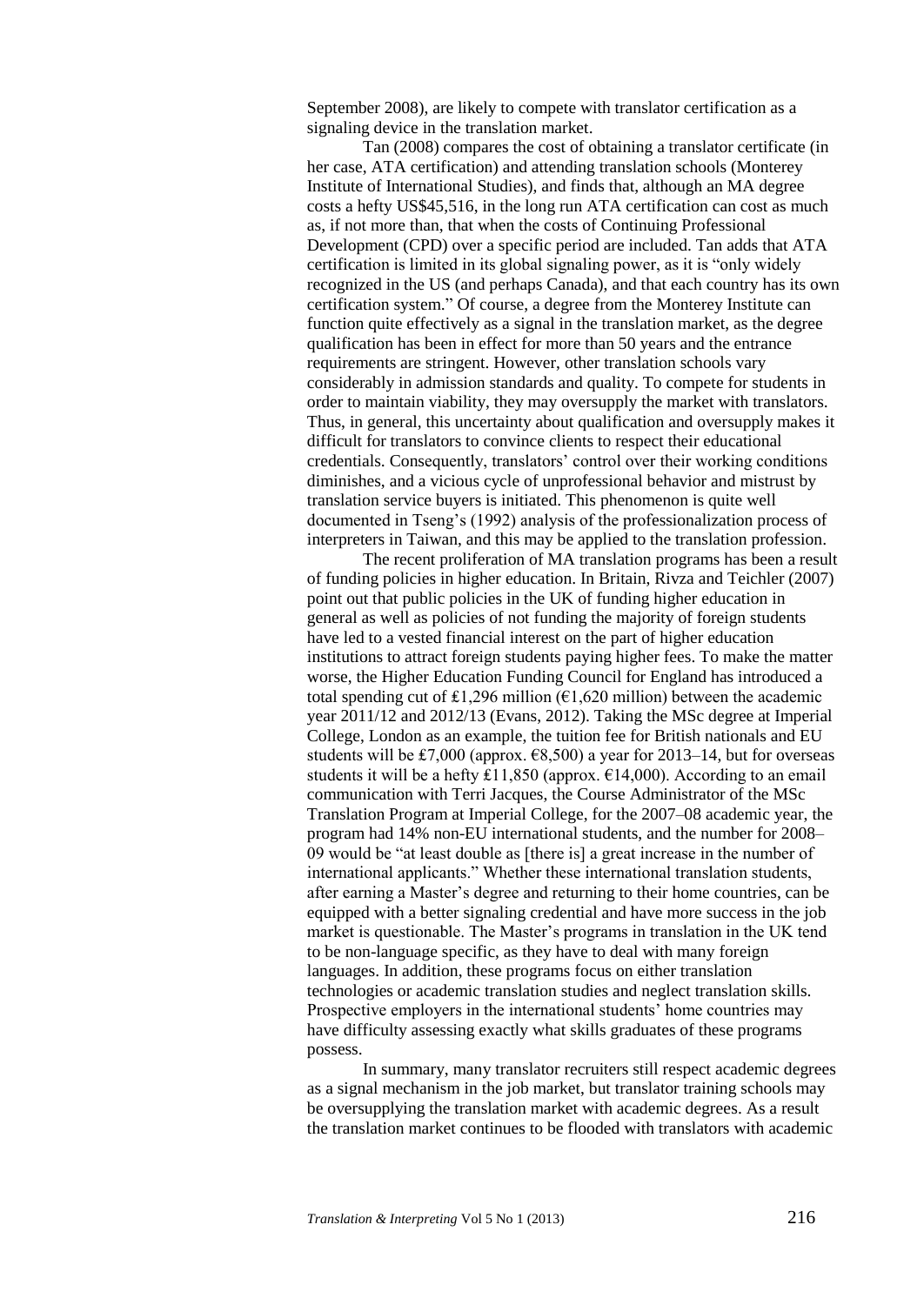credentials of all levels. Employers need to have a clear idea of what a particular academic credential is signaling.

## **5. Complementary Roles of Certification and Diplomas in Developing Multilateral Signaling Mechanisms**

The above discussion may illustrate the fact that there is currently a *signaljamming* problem in the job market for translators. In economics, a *jam* is defined as the inference problem faced by the decision-maker in an economic transaction (Fudenberg & Tirole, 1986, p. 367). If academic qualifications and professional qualifications, such as certification, are viewed as being in competition with each other, it is more difficult for employers to make inferences about job applicants' employability from these credentials. Hence, there is a signal-jamming problem in the job market for translators.

At present, there seems to be a rigid demarcation between translator associations and translator training institutions. Traditionally, in the UK and many other countries, the connection is limited to two channels only. First, some translation departments are corporate members of professional translators' associations. For example, the MSc Translation Program of Imperial College, London, is a corporate member of ITI. Second, some universities and associations of professional translators have signed mutual recognition agreements regarding their certification examinations or degree programs. For example, holders of the Diploma in Translation will be granted exemption from Module 6 (Translation Project) of the MA in Translation Studies at Birmingham University, and students who attain a mark of 65% or more in the Annotated Translation Project of the MA in Applied Translation Studies at London Metropolitan University will be moderated by the CIoL Educational Trust with a view to granting exemption from Paper 2 or 3 (semi-specialized translation) of the Diploma in Translation.

However, as previously discussed, CPD (Continuing Professional Development) has become an increasingly important component of translator certification. Therefore there should be even closer collaboration between translator training institutions and professional translator associations. For instance, translator-training institutions can tailor better CPD programs in consultation with professional bodies and, as suggested by Cutler, "Translation courses… need to incorporate professional development features with the existing academic pathway" (2007, p. 5).

Translation companies, institutions that educate and train translators, and professional translator associations should engage in coordinated efforts to develop multilateral signaling mechanisms. Although in some countries and regions translation companies have their own association (e.g., Association of Translation Companies in the UK and European Union of Associations of Translation Companies), many professional translators' associations also accept corporate members (e.g., ITI and ATA), which can make communication and collaboration between the corporate world and professional translators easier. A logical development would be for companies, educational institutions, and professional associations to communicate regularly concerning real-life activities, academic programs, and CPD.

The above coordinated efforts will have two results. First, they can help foster trust in an increasingly uncertain translation market. Such trust significantly reduces asymmetric information in the translation market as the future perceptions of different parties about market uncertainty decrease.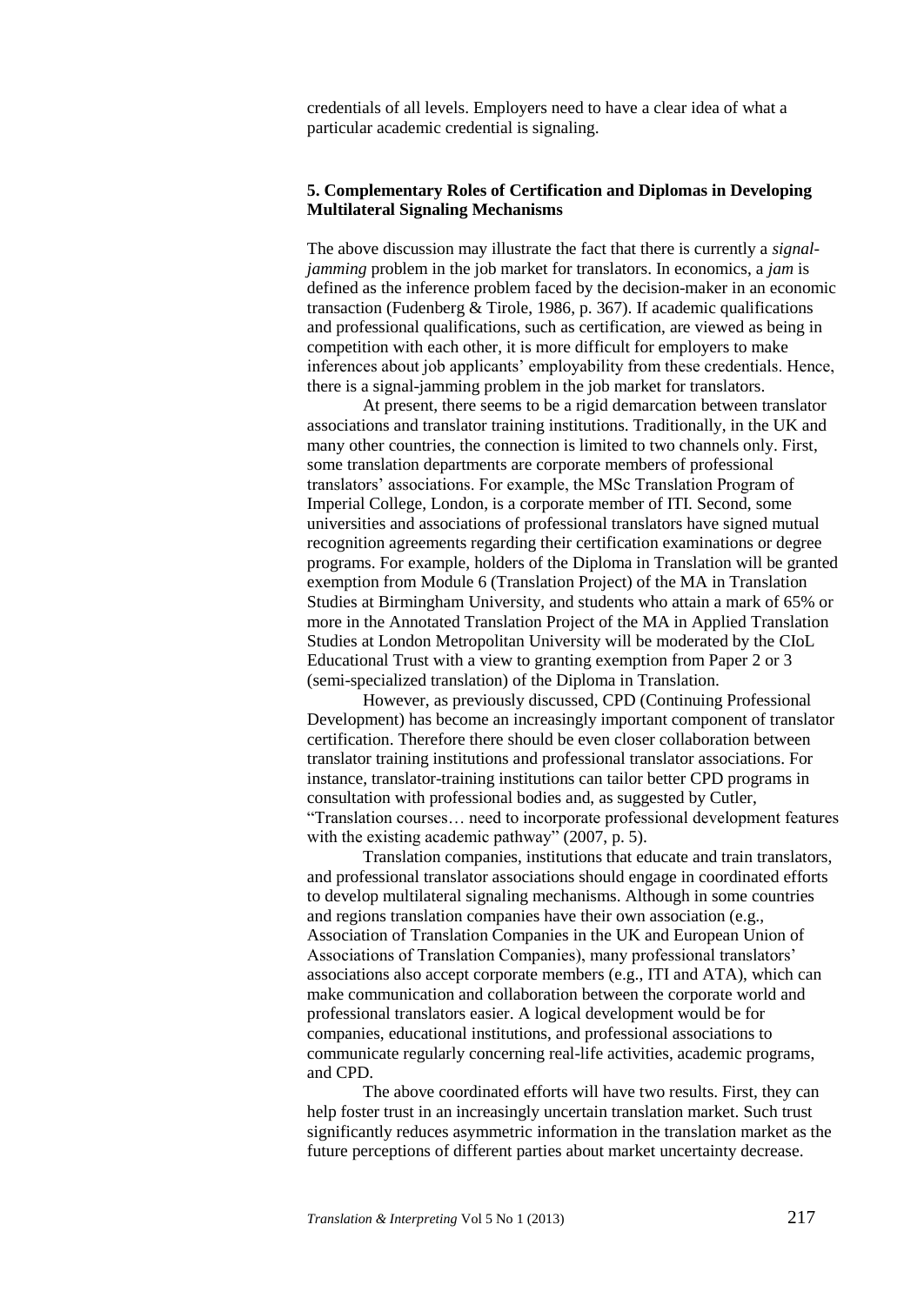Second, translator training institutions and professional translators' associations will be more effective in circulating knowledge. The knowledge can be better diffused to all that can benefit, including professional translators, translation companies, and other stakeholders. In this way, it may be easier for employers to make inferences about job applicants' employability based on, e.g., CPD, and the process of recruiting translators can be easier, cheaper, and more time-efficient. Also, equipped with current knowledge and skills, translators will be better able to deal with change occurring in the translation industry.

None of the above means, however, that closer ties between training institutions and certification bodies are a panacea. There is a tale of caution to tell: in the translator market, certification and diplomas may serve to check and balance each other and too close a relationship between the two parties may actually weaken this check and balance effect. For example, the pass rate for the Diploma in Translation (a post-graduate qualification offered by the CIoL that may be taken by first-degree holders as well as anyone who is interested in becoming a member of the professional association) is generally believed to be around 30%. The CIoL has ever announced a general pass rate for this examination, but it is perceived to be quite difficult (German Translation Tips & Services, 2013). If university graduates from a translation program can be automatically exempted from the examination and thereby become a member of the organization, the signaling effect of this certification may well be weakened. Ideally, translator certification will be viewed as a valuable and desirable credential to be earned after a period of professional experience. The number of years of professional experience needed before obtaining certification should ideally be substantially less for a translator with an academic credential.

If certification is to be successful in the marketplace, it must demonstrate a clear signal to buyers of translation services. If certification is too easy or even automatic, its value will be unclear and buyers will seek other signaling methods. On the other hand, if it is too difficult or uncommon, it will not be recognized as an effective signaling device. The trick will lie in finding an acceptable balance that allows certification to avoid conflict (signal jamming) with other economic signals.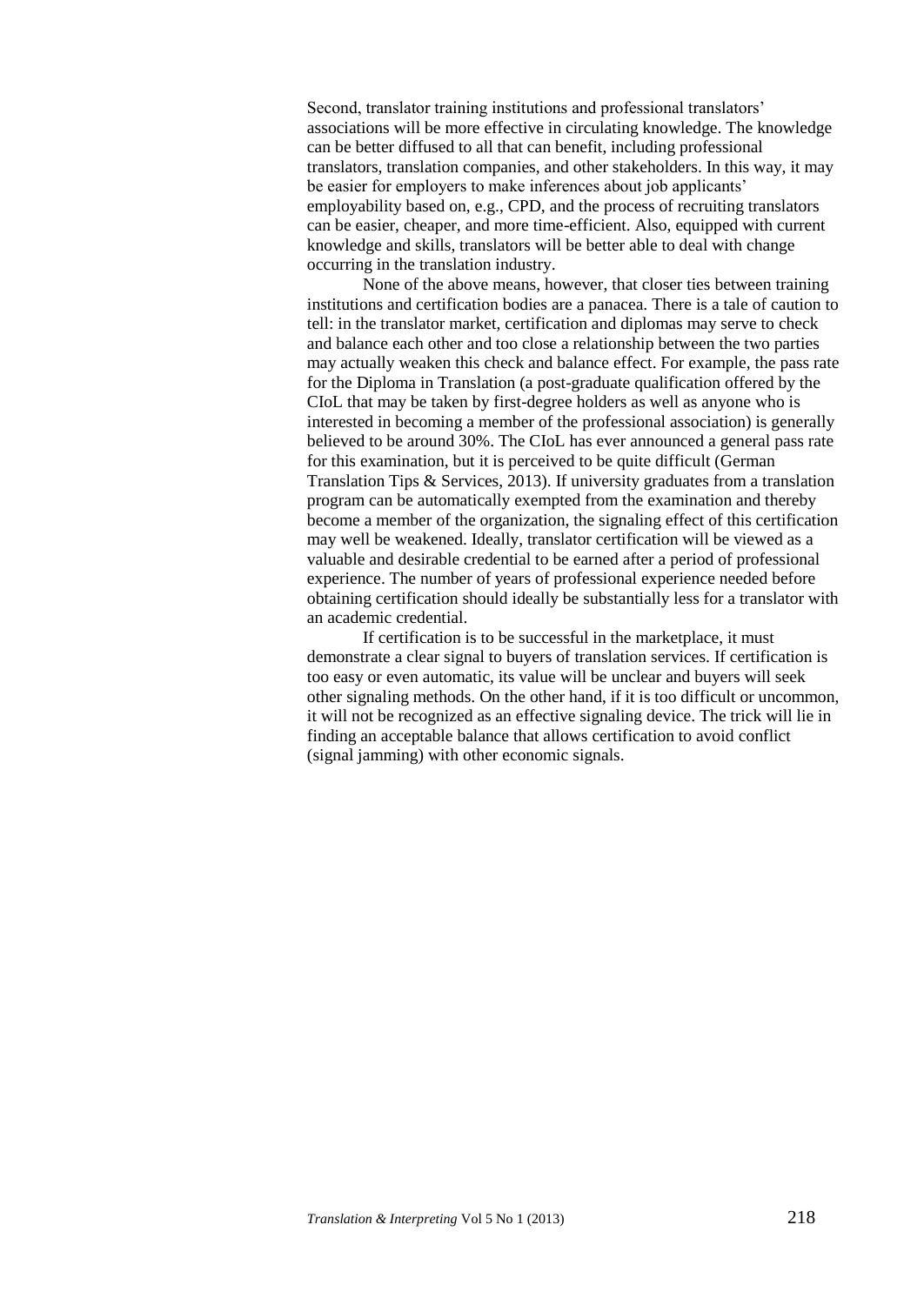### **References**

- Barber, A. E. (1998). *Recruiting employees: Individual and organizational perspectives*. Thousand Oaks, CA: Sage.
- Benjamin, D., Gunderson, M., & Riddell, C. (1998). *Labour market economics* (4th ed.). Toronto: McGraw-Hill.
- Bird, R. B., & Smith, E. A. (2005). Signaling theory, strategic interaction, and symbolic capital. *Current Anthropology*, *46*(2): 221–48.
- Budin, G., Krajcso, Z., & Lommel, A. (2013). The TransCert Project: Ensuring that transnational translator certification meets stakeholder needs. *Translation & Interpreting*, *4*(2).
- Chan, A. L. J. (2009). Effectiveness of translator certification as a signaling device: Views from the translator recruiters. *Translation and Interpreting Studies*, *4*(2): 155–71.
- Chou, S.-Y. (2002). Asymmetric information, ownership and quality of care: An empirical analysis of nursing homes. *Journal of Health Economics*, *21*(2): 293–311.
- Cohen, A. (2005). Asymmetric information and learning: Evidence from the automobile insurance market. *Review of Economics and Statistics*, *87*(2): 197–207.
- Comunale, C. L., & Sexton, T. R. (2003). Current accounting investigation: Effect on Big 5 market shares. *Managerial Auditing Journal*, *18*(6/7): 569–76.
- Cutler, S. (2007). *Bridging the academic and professional gap in translator training at Imperial College London*. Presentation at the ITI 21st Birthday International Conference, London, United Kingdom, 21–22 April 2007. Retrieved from http://www.iticonference.org.uk/itic21/sessions/ITI\_21st\_Birthday\_Conference\_Cu tler\_Redfern.pdf.
- Evans, L. (2012, March 29). Higher education funding: Which institutions will be affected? *The Guardian*. Retrieved from http://www.guardian.co.uk/news/datablog/2012/mar/29/universityfunding-student-number-cuts.
- Fudenberg, D., & Tirole, J. (1986). A 'signal-jamming' theory of predation. *The RAND Journal of Economics*, *17*(3): 366–76.
- Garmaise, M. J., & Moskowitz, T. J. (2004). Confronting information asymmetries: Evidence from real estate markets. *The Review of Financial Studies*, *17*(2): 405–37.
- German Translation Tips & Services. (2013). Diploma in Translation. Retrieved from http://www.german-translation-tips-andresources.com/Diploma-in-Translation.html.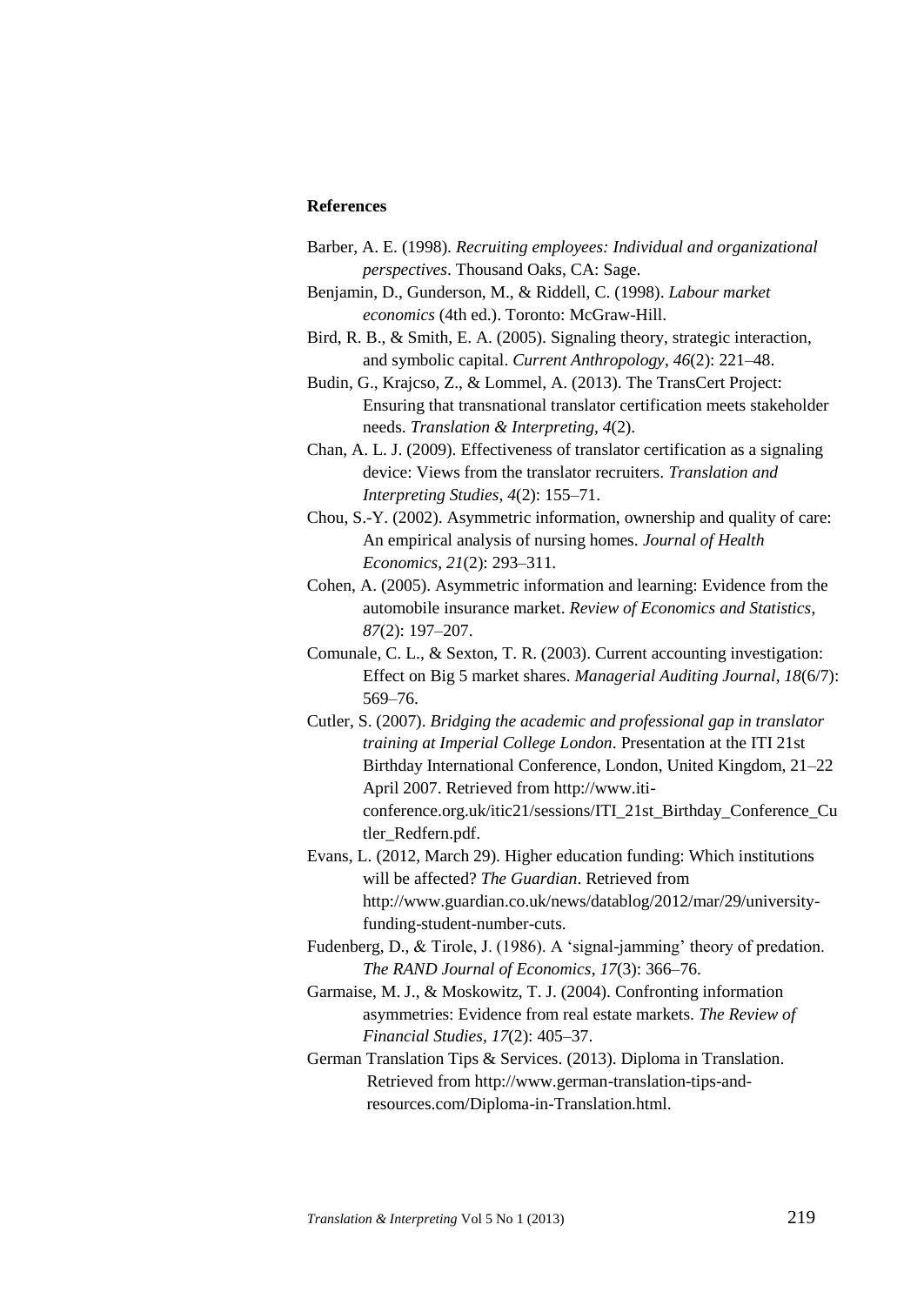- Giannakas, K. (2002). Information asymmetries and consumption decisions in organic food product markets. *Canadian Journal of Agricultural Economics*, *50*(1): 35–50.
- Karlan, D., & Zinman, J. (2009). Observing unobservables: Identifying information asymmetries with a consumer credit field experiment. *Econometrica*, *77*(6), 1993-2008.
- Leech, W. (2005). *The translator's visibility: An investigation into public perception of the translator and how to raise the translator's status in society* (Master's thesis). Retrieved from http://isg.urv.es/library/papers/leech\_translator\_visibility.pdf.
- Moav, O., & Neeman, Z. (2004). *Inspection in markets for experience goods* (Discussion Paper Series 349). Jerusalem: Center for Rationality and Interactive Decision Theory, Hebrew University. Retrieved from http://ratio.huji.ac.il/dp/dp349.pdf.
- Newmark, P. (2006). Translation now—41. *The Linguist*, *45*(6): 185–87.
- Pym, A., Grin, F., Sfreddo, C., & Chan, A. L. J. (2012). *The status of the translation profession in the European Union*. Luxembourg: European Commission.
- Riaz, M. S. (2012).Translation-related courses in UK-based universities. Retrieved from

http://translationstudiesinfo.blogspot.hk/2012/09/translation-relatedcourses-in-uk-based.html and

http://translationstudiesinfo.blogspot.hk/2012/09/translation-relatedcourses-in-uk-based\_17.html

- Rivza, B.,& Teichler, U. (2007). The changing role of student mobility. *Higher Education Policy*, *20*: 457–75.
- Shapiro, C. (1983). Premiums for high quality products as returns to reputations. *Quarterly Journal of Economics*, *98*(4): 659–80.
- Spence, A. M. (1973). Job market signaling. *Quarterly Journal of Economics*, *87*(3):355–74.
- Spence, A. M. (1974). *Market signaling: Informational transfer in hiring and related screening processes*. Cambridge, MA: Harvard University Press.
- Spence, A. M. (2002). Signaling in retrospect and the informational structure of markets. *American Economic Review*, *92*: 434–59.
- Tan, Isabel. (2008). *ATA: Access to translation agencies?* Unpublished manuscript, Graduate School of Translation & Interpretation, Monterey Institute of International Studies.
- Tseng, J. (1992). *Interpreting as an emerging profession in Taiwan: A sociological model* (Master's Thesis). Fu Jen Catholic University, Taiwan.
- Van Damme, D. (2002). *Globalization and the market in higher Education: Quality, accreditation and qualifications*. Paris: UNESCO: Editions Economica.
- Venuti, L. (1995). *The translator's invisibility: A history of translation*. London: Routledge.